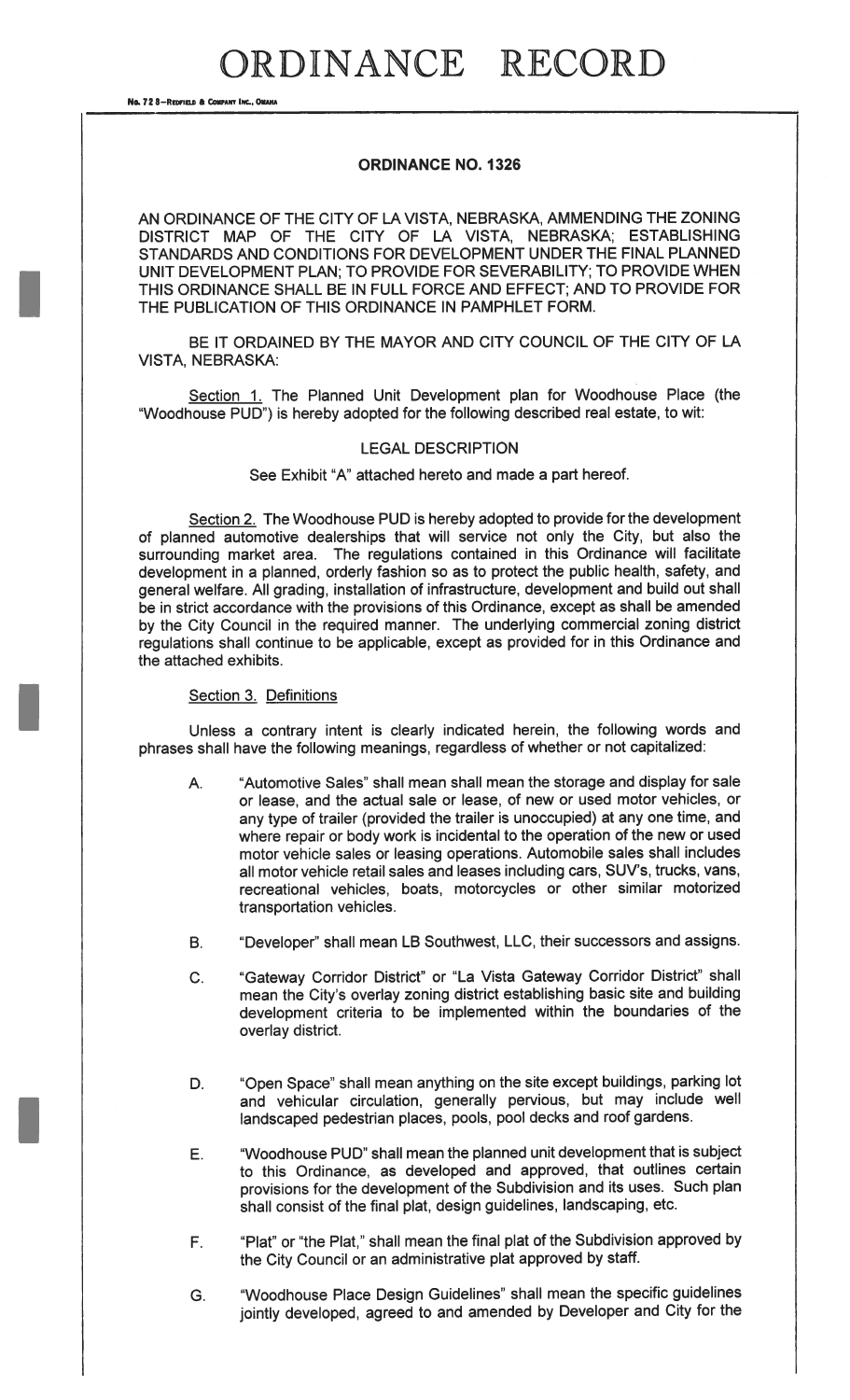No. 72 8-REDFIELD & COMPANY INC., OMAHA

Subdivision for the purpose, among others, of creating cohesiveness and ensure quality of materials, aesthetics and maintenance upon which all tenants and owners can rely and to ensure view continuity and creation of <sup>a</sup> sense of <sup>p</sup>lace through the use of common elements of site and architecture. <sup>A</sup> copy of the Woodhouse Place Design Guidelines is attached to this Woodhouse PUD as Exhibit "C".

H. "Subdivision" shall mean the 30.67 acres of land described in Exhibit "A" hereto, to be known as "Woodhouse Place."

Section 4. Parcel Identification Map

Attached hereto and made <sup>a</sup> par<sup>t</sup> of Woodhouse PUD for parce<sup>l</sup> delineation is the Parcel Identification Map for the Woodhouse PUD marked as Exhibit "B".

### Section 5. Conceptual Site Plan

A conceptual site <sup>p</sup>lan for each parce<sup>l</sup> shall be submitted to the City for approva<sup>l</sup> prior to any lot development within said parcel.

## Section 6. Building Design Guidelines and Criteria

A copy of the Woodhouse Place Design Guidelines in the form approve<sup>d</sup> and amended by the City is attached to this Woodhouse PUD as Exhibit "C". All applications shall adhere to requirements of the approve<sup>d</sup> Woodhouse PUD and Design Guidelines. Prior to issuance of <sup>a</sup> building permit, the City, Developer and the applicant shall have mutually agree<sup>d</sup> upon <sup>a</sup> specific design <sup>p</sup>lan that complies with such criteria. The Woodhouse Place Design Guidelines shall take the <sup>p</sup>lace of Appendix A, B, and C of the City's Commercial Building Design Guide and Criteria dated September 17, 2013.

### Section 7. Conditions

All uses within the Subdivsion shall adhere to the underlying zoning district excep<sup>t</sup> as herein provided.

### A. General Conditions

In addition, the following genera<sup>l</sup> site <sup>p</sup>lan criteria shall be integrated into and made par<sup>t</sup> of the Woodhouse PUD.

- i. All subdivisions, public streets, public street rights-of-way and general development shall adhere to the standards and design criteria set forth in the La Vista Subdivision Regulations and the most current design standards adopted by the City of La Vista pertaining thereto unless otherwise stated within this Woodhouse PUD and Woodhouse Place Design Guidelines.
- ii. Unless otherwise specified herein, the development of the Woodhouse PUD shall comply with the applicable La Vista Zoning District Regulations or any other applicable City Codes.

### B. Land Use Design Criteria

Unless provided otherwise in this Woodhouse PUD, all genera<sup>l</sup> use regulations, performance standards and provisions set forth in the La Vista Zoning Ordinance for the appropriate commercial zoning district shall apply to any development within Lots <sup>1</sup> and 2. The negative elements of such uses as loading docks, heating, ventilation, or air conditioning (HVAC) units, or similar electrical or mechanical appurtenances shall be designed to be screened and buffered from view by the general public through the use of architectural features or earth berming and landscaping.

The intent of the design and layout of Lots 1 and 2, Woodhouse i. Place is to develop the site for motor vehicle sale and lease uses, with service and repair as an accessory use.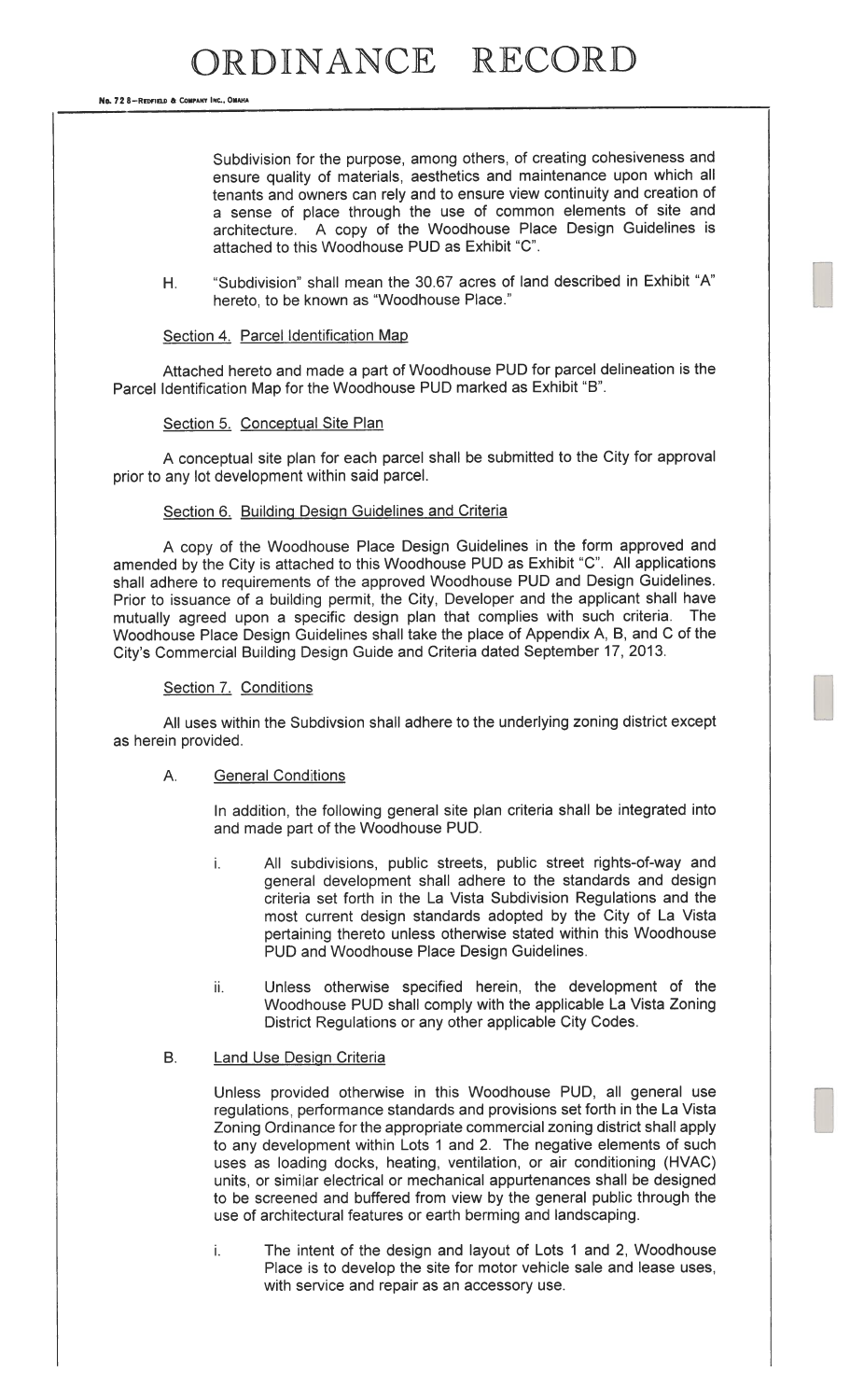No. 72 8-REDFIELD & COMPANY INC., OMAN

- a. Building Height. Permitted building heights shall be the same as those listed in the C-3 Highway Commercial / Office Park District regulations unless otherwise approved by the City Council as part of a PUD Plan.
- b. Building Setback. Building setbacks shall be the same as those listed in the C-3 Highway Commercial / Office Park District regulations unless otherwise approved by the City Council as part of a PUD Plan.
- c. Landscaping. Landscaping along Highway 50 (South 144<sup>th</sup> Street) and Giles Road and throughout the Subdivision shall be consistent with the PUD Site Plan map set, Exhibit "B" and the Woodhouse Place Design Guidelines, Exhibit "C". A complete and detailed landscape plan is required prior to building permit approval to assure compliance with the vision of Woodhouse Place and its approved guidelines.
- d. Signage. All signs identifying the project may be permitted with approval of a sign permit based upon the adopted sign regulations except as modified herein.

## C. Woodhouse Place Design Guidelines

The Woodhouse Place Design Guidelines take the place of Gateway Corridor District Design Guideline dated September 17, 2013.

- D. Access and Off-Street Parking
	- i. Access. Driveways shall be located so that no undue interference with the free movement of road traffic will result, to provide the required sight distance, and to provide the most-favorable driveway grade. Access points within the development shall be limited to what is shown on the final plat and subdivision agreement. Any deviation from this shall require the approval of the City.
	- ii. Off-Street Parking. Parking on lots in Lots 1 and 2 should be provided based on the aggregate ratio of one (1) off-street parking spaces per five hundred (500) square feet of gross floor area of improvements constructed on each lot, separate from those spaces dedicated to automotive sales inventory, unless off-site/public parking is utilized with approval of the city.

### E. Signage

All signs may be permitted with approval of a sign permit based upon the adopted sign regulations, except as modified herein. To the extent that the provisions of Woodhouse PUD conflict with or are more restrictive than similar provisions provided in the La Vista Zoning Ordinance, the provisions of the Woodhouse PUD shall control.

This Ordinance recognizes that because of the size and scope of the project, and because access will be obtained to the development via large public arterial streets, the project has an extraordinary need for flexibility in the signage regulations applicable thereto. See the PUD Site Plan map set, Exhibit "B", for proposed site signage approximate locations.

- i. Center Identification Signs. Free standing buildings on Lot <sup>I</sup> may be allowed to advertise on one Center Identification Sign as depicted on Lot 2 of the PUD Site Plan.
- ii. Monument Signs. Free-standing buildings on Lot <sup>I</sup> may be allowed to advertise on Monument Signs as depicted on Lot 2 of the PUD Site Plan. The overall development shall be limited to no more than four monument signs, one for each building located on Lot <sup>I</sup> as depicted on the PUD Site Plan. Monument signs shall not exceed twenty-one (21) feet in height.
- iii. On-Site Directional Signs. On-Site Directional Signs, such as signs indicating exits, loading areas and parking areas, shall be consistent in design and color, or incorporate aesthetic features